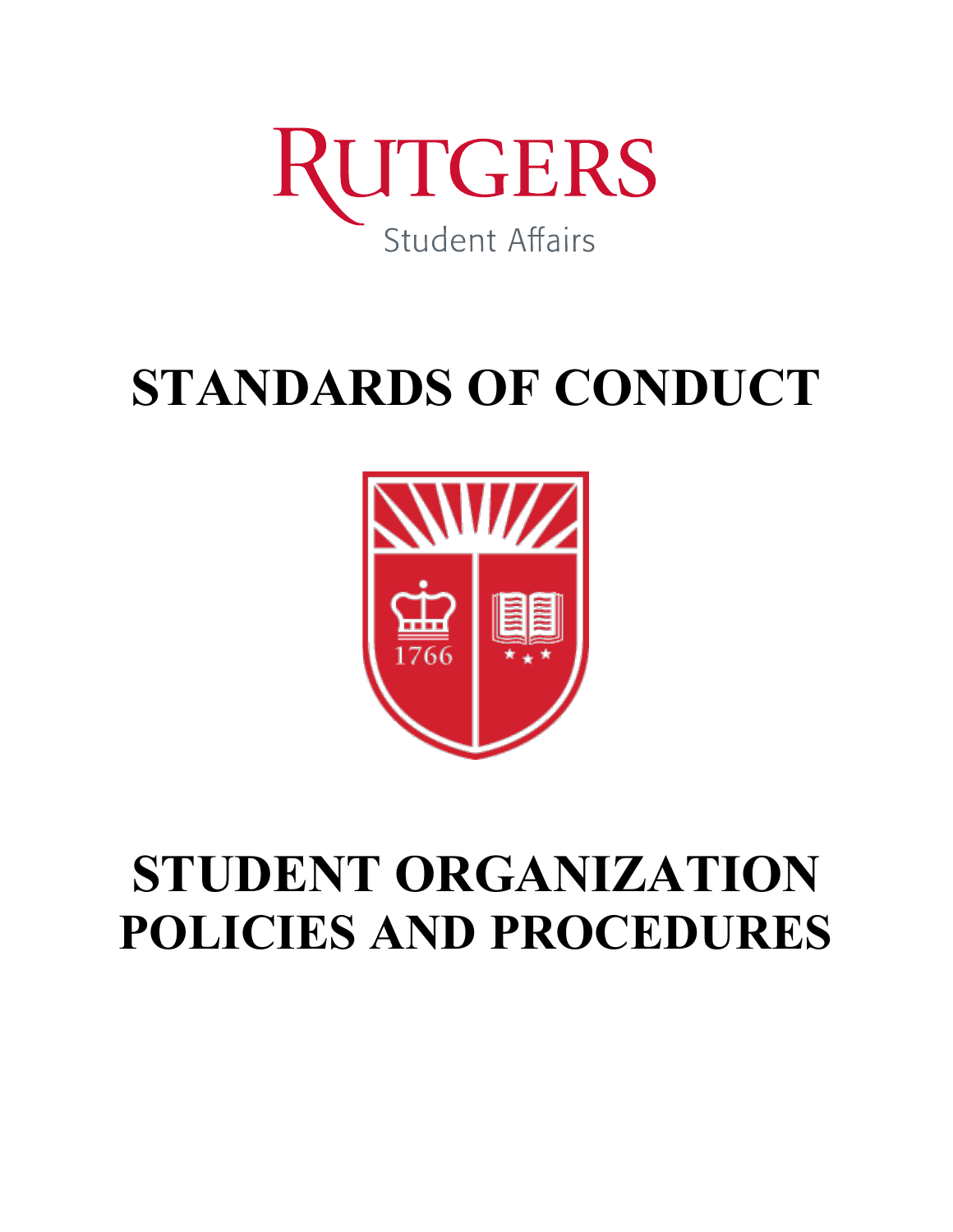# **TABLE OF CONTENTS**

| Introduction and Standards of Conduct          | 3         |
|------------------------------------------------|-----------|
| Definitions                                    | $4 - 6$   |
| Campus-specific Offices                        | 6         |
| <b>Organization Rights</b>                     | 7         |
| Jurisdiction, Authority and Complaints         | $8-9$     |
| Investigation Process, Procedures, and Reports | $10-12$   |
| Interim Action                                 | $12 - 13$ |
| <b>Resolution Options</b>                      | 13        |
| <b>Types of Violations</b>                     | $13 - 15$ |
| Sanctions, Education, and Restorative Measures | $16-18$   |
| Record Keeping and Appeal Process              | 18-19     |
| <b>Investigation Flow Charts</b>               | $20 - 21$ |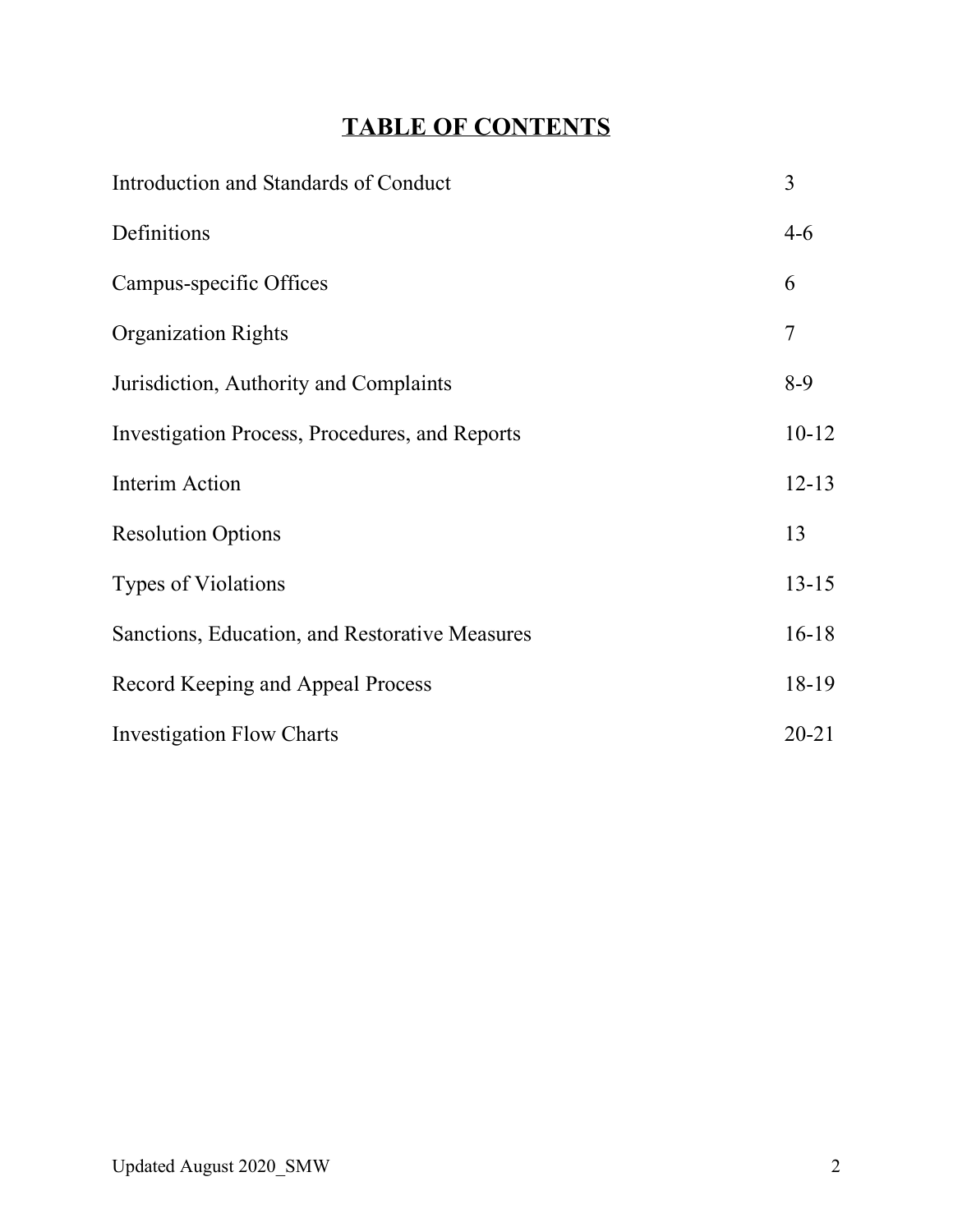### **INTRODUCTION**

Rutgers, The State University of New Jersey, referred to hereinafter as "the University", is committed to supporting student organizations which permit and foster students' ability to freely associate and express themselves. This support is formalized through the University recognition system, which has been put in place to serve the interest of both the University and student organizations. **Student organizations that choose to be recognized by the University, accept the rights and responsibilities outlined in this policy and in their organization's governing department.** An organization that is registered under an academic department may also be held accountable under this policy. The Standards of Conduct for Registered/Recognized Student Organizations; written to govern New Brunswick, Camden, and Newark campuses, does not replace the policies and sanctions implemented by an organization's governing department or by any applicable federal, state, or local laws, or other University policies.

## **STANDARDS OF CONDUCT**

All student organizations are expected to act consistently with the values of the University community. Student organizations are collectively responsible for any action committed by their members on behalf of the organization that violates University policy. Disciplinary action against a student organization is separate from action taken against individuals. Facts of an incident may necessitate action against both a student organization and the individual members of that organization who may have violated University policy.

### **CRITERIA**

The following is used to determine whether an allegation is an organizational violation:

- 1. Generally, a recognized student organization may be held responsible for violations of University Policy when:
	- a. One or more the organization's officers, acting within the scope of their stated or written duties, commit a violation;
	- b. One or more members commit a violation as part of an activity or assignment voted on by the organization and/or approved by the local, regional, or national leadership;
	- c. The violation is committed at an activity funded, hosted, or facilitated by the organization or by an individual in the name of the organization;
	- d. The violation is committed by members attending a function as a representative of the University, including, but not limited to, competitions, conferences, and conventions;
	- e. Members or officers permit, encourage, aid, or assist, in committing a violation;
	- f. Members or officers fail to report knowledge or information about a violation to appropriate University authorities;
	- g. Members or alumni commit a violation in the name of the organization.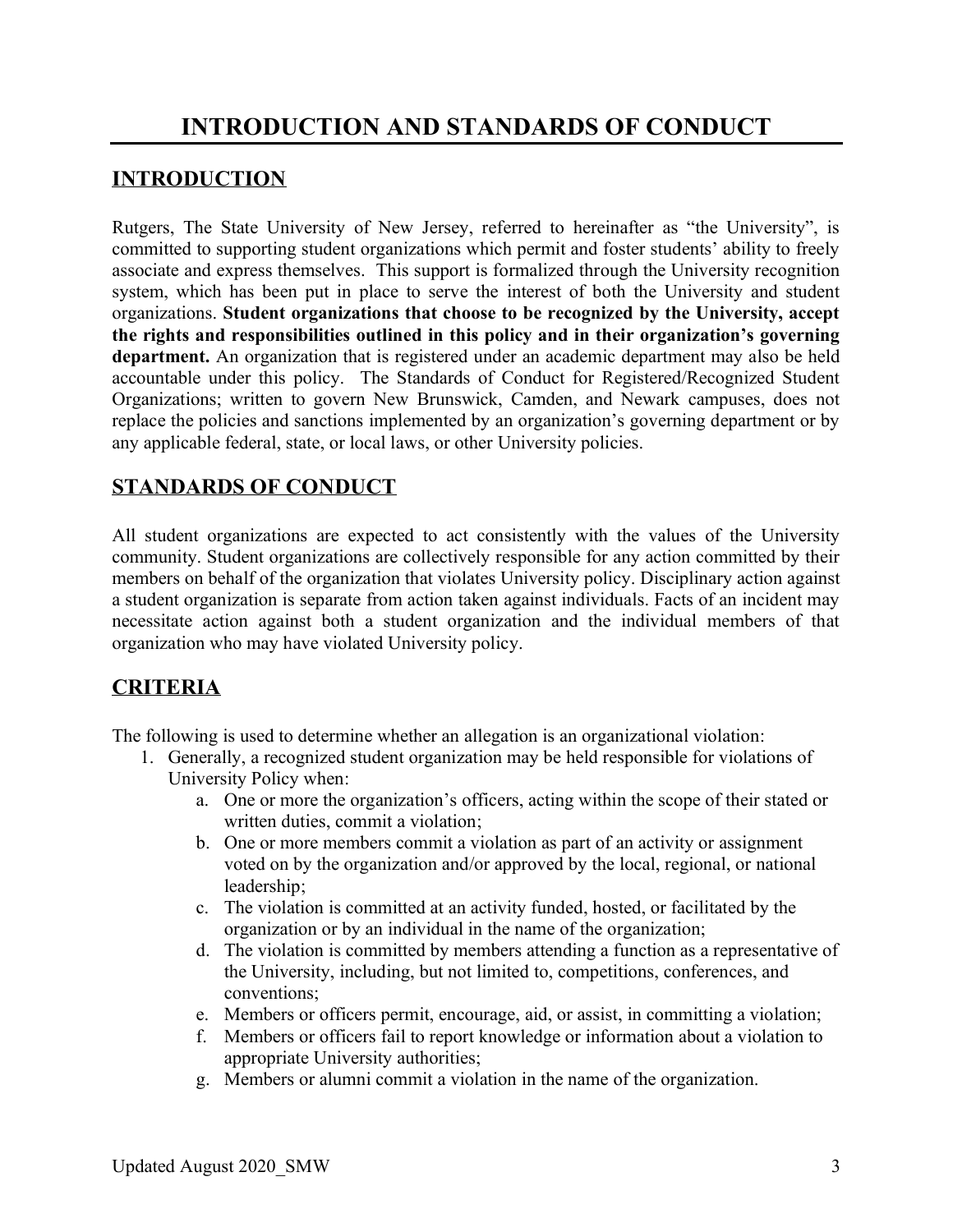## **DEFINITIONS**

**Administrative Conference:** the conduct process for an individual alleged to have violated the Code of Student Conduct.

**Advisor:** this individual is an alumni or faculty/staff advisor of record or a member of the organization's national body.

**Appeals Board (AB):** This board is composed of two students and a staff member who have been trained in the process, policies, and procedures which govern both individuals and organizations.

**Anonymous Witness (AW):** An individual who has provided information regarding an alleged violation but remains unknown to University Officials.

**Athletics (Camden and Newark):** Non-Division 1 Athletics that do not fall under the Recreation Department.

**Campus Advisor (CA):** this individual is a professional who volunteers with the university to assist those accused of violating the code or where appropriate.

**Conduct Officer:** Refers to an individual appointed by the Chief Conduct Officer to carry out the disciplinary process.

**Chief Conduct Officer:** is the person (or people) that enforce the University Code of Student Conduct, oversees the processes for handling misconduct, and may develop procedures for administration of the conduct process.

**Confidential Witness (CW):** An individual who has provided information regarding an alleged violation. This person is known to University Officials but wishes to remain unknown to the respondent.

**Dean of Students (DOS):** The department that oversees the Code of Student Conduct at Rutgers University – Camden

**Evidence:** Factual information presented which directly supports or disputes the complaint party's allegations.

**Hearing Board:** This board is composed of two students and a staff member who have been trained in the conduct process to hear the matters of violations of the Student Code of Conduct and Standards of Conduct for Student Organizations.

**Investigation:** The time when the Conduct Officer(s) assigned to address an alleged violation enters into a fact-finding period to determine if there is enough information to charge an organization with a violation.

**Not Responsible:** (a) The allegations made against the organization were unfounded. (b) When an organization attends a hearing, this is a response the representative can give if the organization believes they did not violate this part of the code.

**Off Campus (NOC):** Any activities that happen off-campus, including, but not limited to dwellings (indoor/outdoor public spaces, hotels, banquet facilities, fraternity/sorority housing, etc.), unaffiliated with Rutgers University but connected to an affiliated student/organization.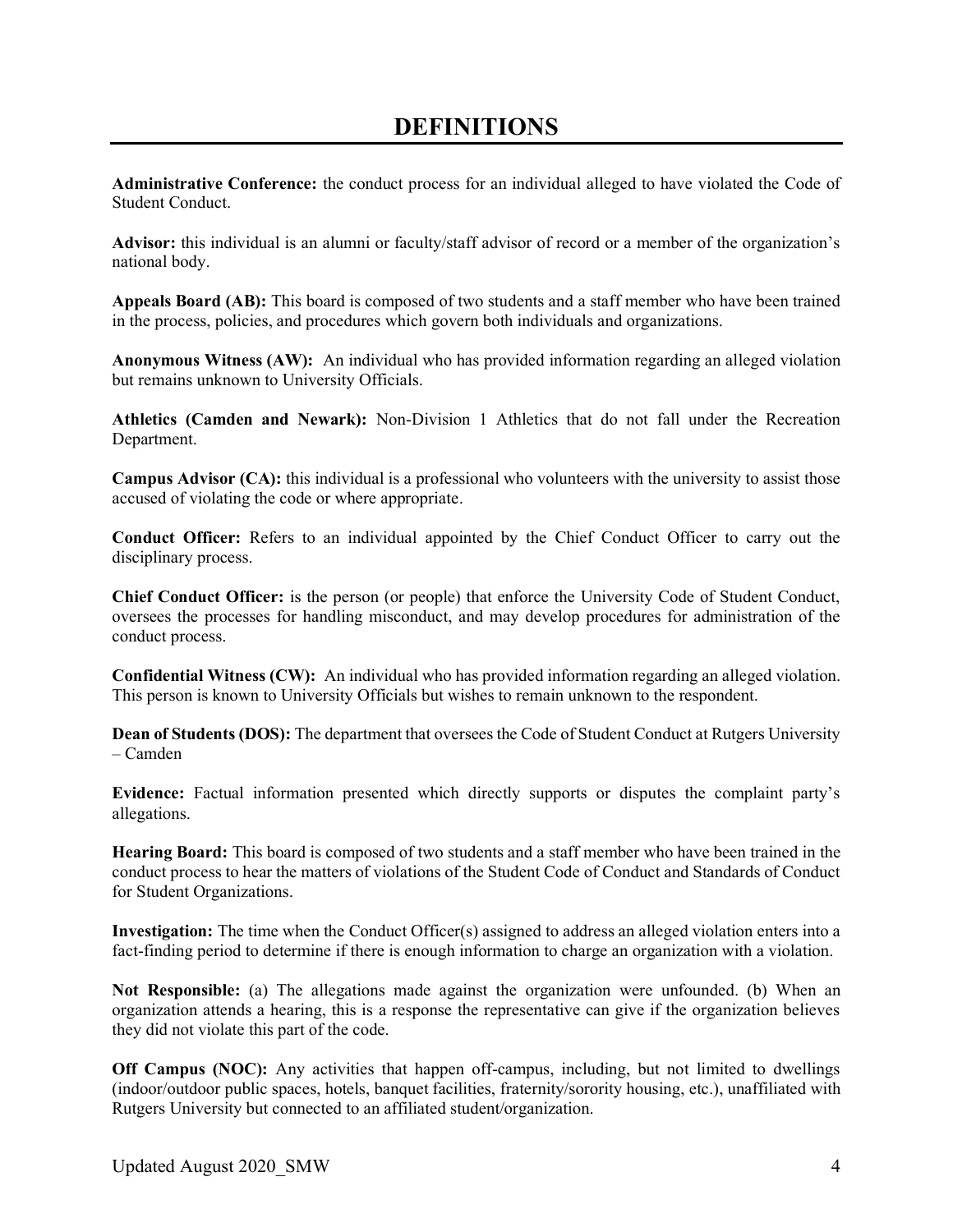**On Campus (OC):** Any activities that happen on-campus, including, but not limited to dwellings affiliated with Rutgers University.

**OFSA:** The Office of Fraternity and Sorority Affairs. The office that oversees recognized fraternities, sororities and other fraternal organizations at Rutgers University – New Brunswick.

**OSC:** Office of Student Conduct. The department that oversees the Code of Student Conduct at Rutgers University – New Brunswick.

**OCSSD:** Office of Community Standards and Student Development. The department that oversees the Code of Student Conduct at Rutgers University – Newark

**ORSE:** Office of Reservations and Special Events. The department that oversees the event registration for organizations at Rutgers University-Newark.

**Organization Administrative Conference (OAC):** This is a meeting to discuss an organization's rights in the conduct process and to provide the organization with the factual information being used to charge the organization with a violation. This meeting also provides the organization an opportunity to respond to the charges and bring in evidence.

**Organization Hearing (OH):** This resolution opportunity provides the organization and the complaint party with the ability to present their case to a trained University Hearing Board for case resolution. The board is composed of two affiliated students and a faculty or staff member. The board will determine the outcome of the matter.

**Preponderance of Evidence:** The threshold used to determine if a group is responsible or not for a violation. "Preponderance" means that it is more likely than not that the information presented is factual.

**Presiding Officer (PO):** A trained member of the University Hearing Board who guides the hearing process.

**Recreation Department (RD):** The department that oversees Club Sports.

**Recognized Student Organization:** A student organization officially recognized after the completion of the required registration/recognition process.

**Respondent:** The organization accused of allegedly violating University policy.

**Responsible:** (a) The allegations made against the organization are founded. (b) When an organization attends a hearing, this is a response the representative can give if the organization believes they did violate this part of the code.

**Restorative Justice:** alternative measures put in place to address harm and restore communities. This is outside of the conduct process.

**Senior Student Affairs Officer:** Refers to the officer in the Division of Student Affairs, or their designee(s), who oversee the Office of Student Conduct/Community Standards.

Student Affairs (SA): The office that oversees the University's recognized student organizations. \*Organizations under University departments may be held to these standards.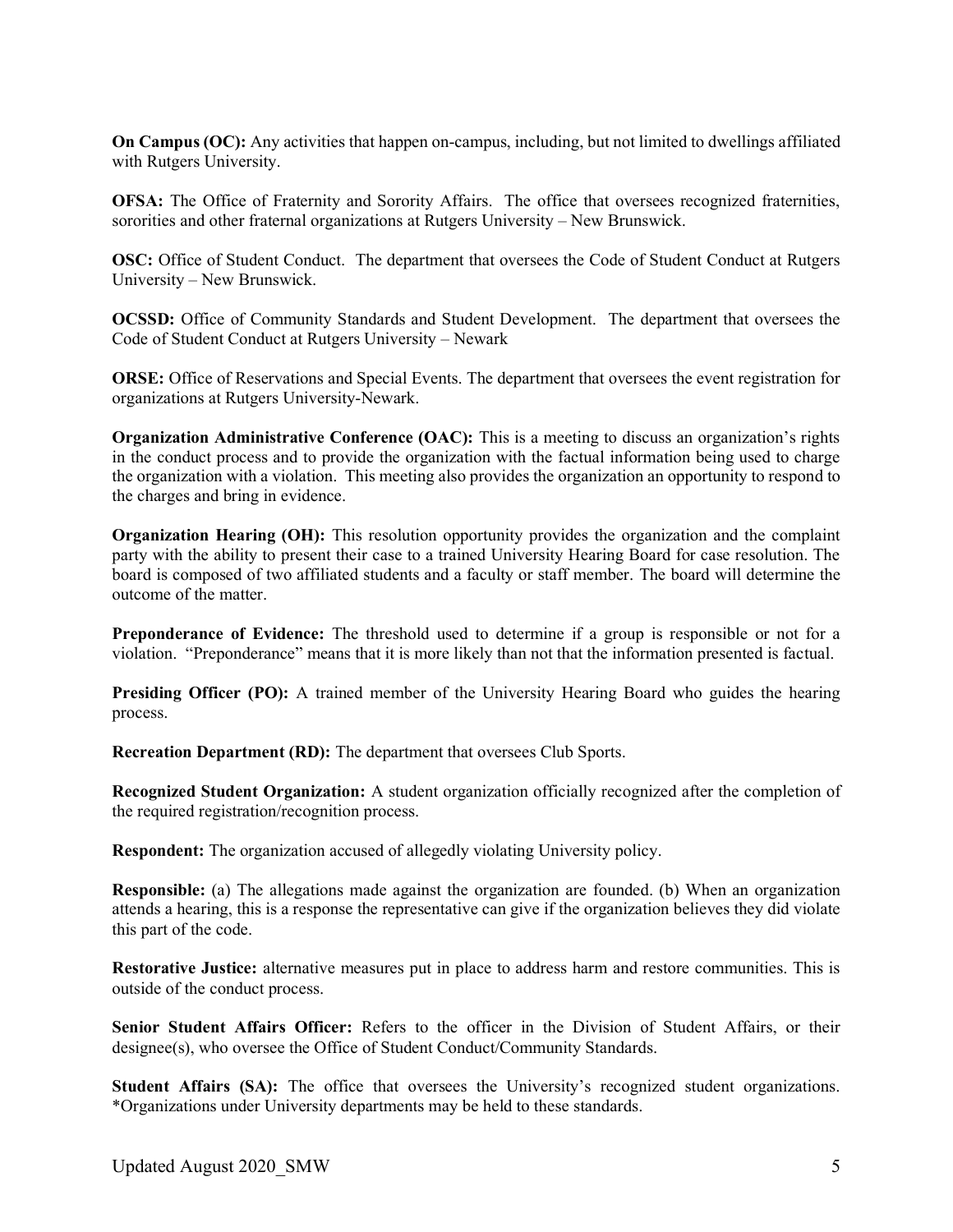**Student Organization:** any identified group of students who have complied with the formal requirements for University recognition and affiliation and have registered for affiliation with the University or who are advised by a university department or university employee.

**Virtual environment:** An online space utilized to engage members and potential new members of the organization. (i.e., Zoom, WebEx, Discord, GroupMe, social media platforms, etc.)

**Witness:** An individual that was present for an incident and can speak to what occurred.

## **CAMPUS-SPECIFIC OFFICES:**

#### **New Brunswick**

- Office of Fraternity and Sorority Affairs
- Office of Student Conduct
- Office of Student Centers and Activities
- Recreation Department

#### **Newark**

- Office of Community Standards and Student Development
- Office of Student Life & Leadership

#### **Camden**

- Dean of Students
- Office of Student Involvement

**\* The Office of Student Conduct/Dean of Students/Office of Community Standards and Student Development will be referred to as "The Office" moving forward\***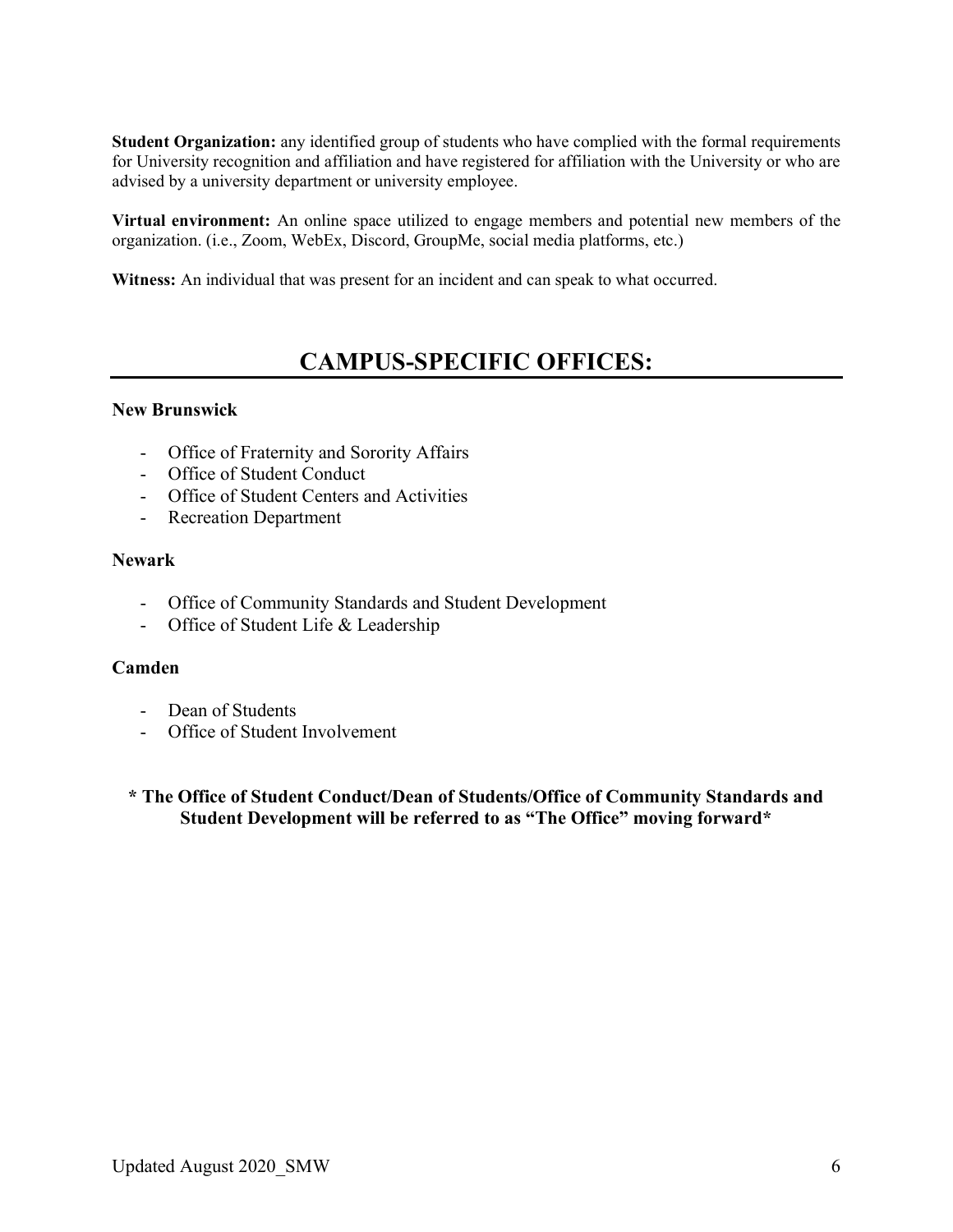# **ORGANIZATION RIGHTS**

Recognized student organizations have a right to expect that all disciplinary proceedings will be handled fairly. Rutgers University grants recognized student organizations the following rights in the conduct process:

- 1. Organizations have the right to have their complaint heard by unbiased individuals.
- 2. Organizations may object to a conduct case manager, hearing officer or hearing board member with cause. The Chief Conduct Officer or their designee will determine the validity of the objection.
- 3. Organizations have the right to have an advisor present at all disciplinary meetings or hearings. The advisor may not actively participate in any proceedings. It is the responsibility of the organization to ensure attendance of the advisor at any proceeding, as meetings and hearings will not be rescheduled to accommodate advisors.
- 4. Organizations have the right to written notice of the charges against them and the time and place of any meeting or hearing. Proper notification will be sent through email to the organization president's university email account.
- 5. Organizations have the right to receive a copy of all information to be presented against them at hearings. This information will be provided to the organization at least five working days prior to a hearing. \*Information that directly exposes the identity of an individual who wishes to remain anonymous will either be redacted, or a description of the information will be provided\*
- 6. Organizations have the right to hear and respond to all information presented against them. This includes the right to question witnesses at the hearing, if they have not been deemed a Confidential Witness.
- 7. Organizations have the right to present information and witnesses on their behalf. Character statements and witness statements should be submitted in writing before the hearing. Character statements will not be considered when determining a violation but may be taken into account when determining sanctioning.
- 8. Organizations have the right to written notification of the results of the hearing no later than five working days after the hearing.
- 9. Organizations have the right to appeal the outcome of the hearing no later than ten working days after notification of the decision. Holidays and University breaks will be the only exception.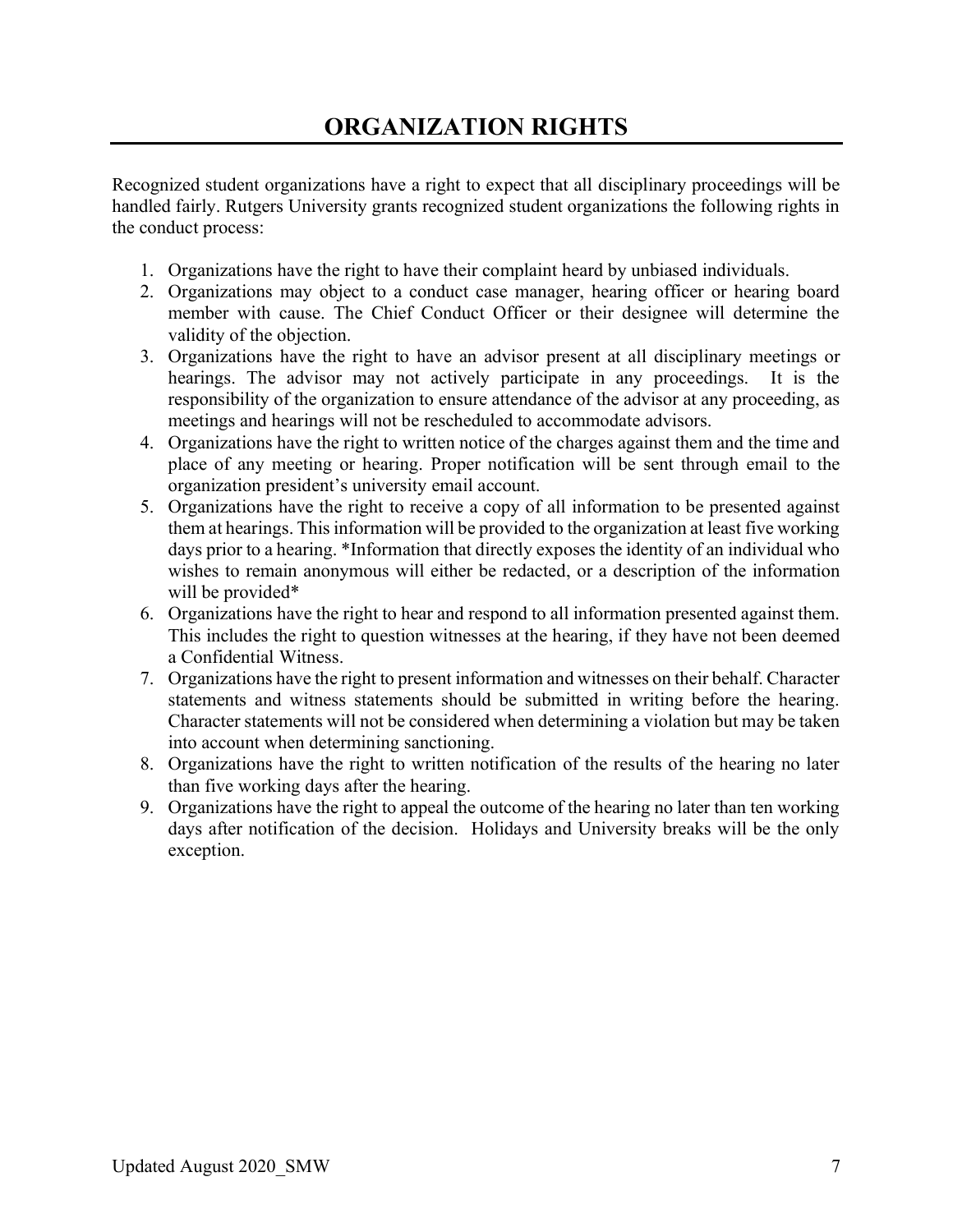# **JURISDICTION, AUTHORITY, AND COMPLAINTS**

#### **JURISDICTION AND AUTHORITY:**

- 1. The Office will oversee the process for addressing cases of Student Organization misconduct that involve violations of written University policies.
- 2. The Office reserves the right to permit an organization's sponsoring University department to address the matter.
- 3. Once sanctions have been imposed and the appeal deadline has passed, the University department that advises the organization, will oversee the completion of all sanctions in conjunction with the Office of Student Conduct. Both departments will communicate continuously to support the organization in completing their sanctions. A list of sanctions can be found on pages 15-16.
- 4. Students whose actions in the alleged incident may violate University policy or federal, state, local or municipal laws may also be subject to individual disciplinary action under procedures set forth in the University Code of Student Conduct and/or consequences through the criminal court process.
- 5. If the allegation against the organization falls under the Sexual Misconduct Policy, the Student Affairs Compliance & Title IX department will manage the matter. If the allegation against the organization are considered to be a bias incident, this matter will be managed by the Bias Incident Response Team.

#### **COMPLAINTS:**

Allegations of misconduct against a Student Organization should be made in writing through the corresponding campus' reporting tool. Complaints can be made online using the Rutgers University online reporting form found on the:

**(New Brunswick) Office of Student Conduct website:** [http://studentconduct.rutgers.edu](http://studentconduct.rutgers.edu/)

**(Newark) Community Standards & Student Development website:**

[https://cm.maxient.com/reportingform.php?RutgersUniv&layout\\_id=](https://cm.maxient.com/reportingform.php?RutgersUniv&layout_id=) **(Camden) Dean of Students website:** <https://deanofstudents.camden.rutgers.edu/student-conduct>

- 1. A personal interview with the person(s) making the allegation of misconduct will occur as soon as possible to answer any questions about the report and to gather information about possible witnesses. This interview will be conducted by a staff member in The Office and will occur at the willingness of the reporter. This person(s) will be listed in the report as a Confidential Witness, if they wish to remain anonymous. If the reporter chooses to be known, The Office will disclose their name, with the understanding that the accused is not to make contact with the individual(s).
- 2. If the person(s) making the allegation chooses to remain anonymous to the organization but known to The Office; The Office will gather as much evidence as possible from that person(s). If the information provided reveals the source of the information, all steps will be taken to secure that individuals privacy while providing the organization with as much detail as possible to respond.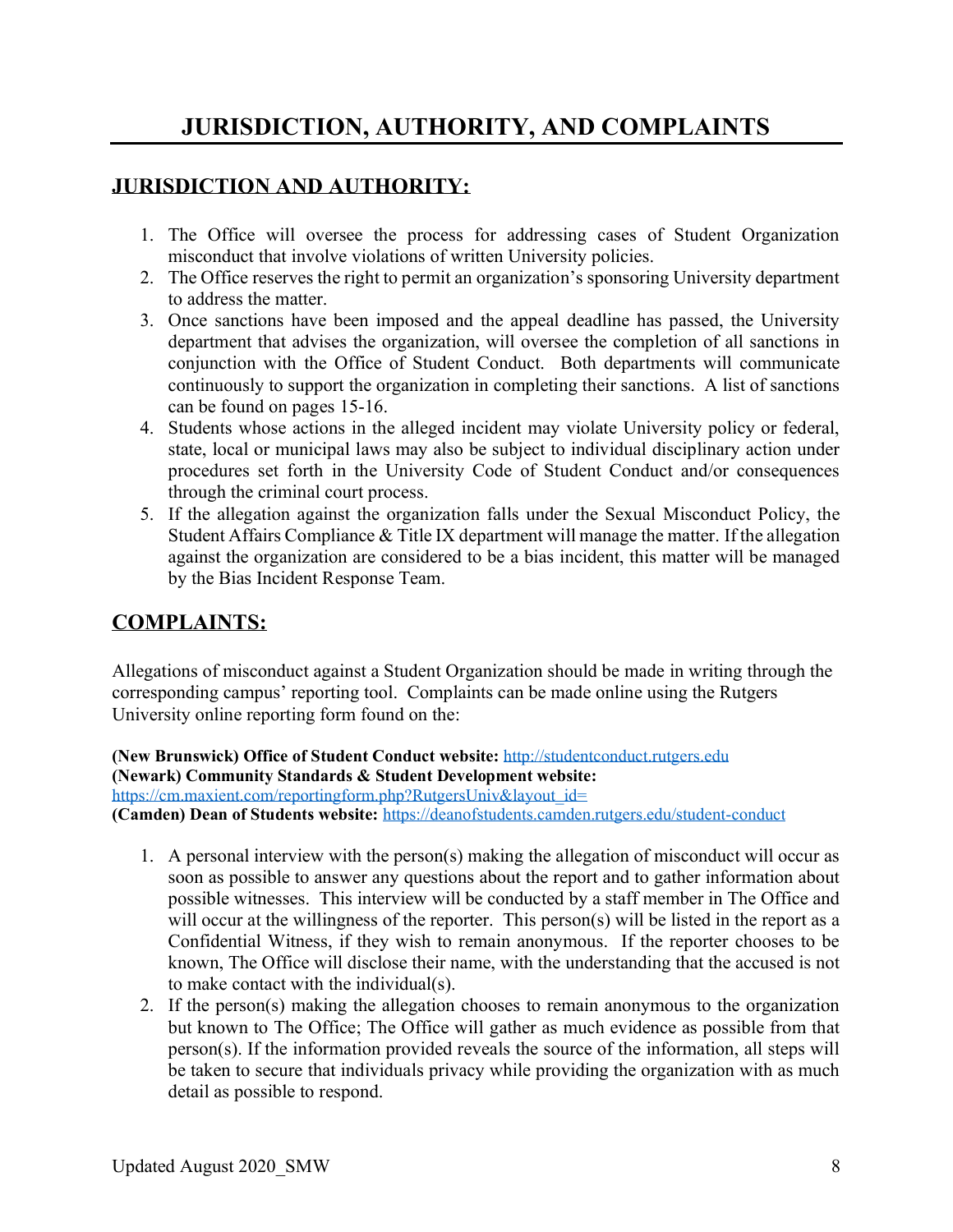3. If the report submitted is completely anonymous, the veracity of evidence provided by the anonymous source(s) will be carefully weighed to assess if the evidence can be verified (police report, text message, photographs, etc.)

At the conclusion of the interview/verification of information, a representative from the corresponding department and The Office will meet to determine the validity of the allegation(s). The purpose of this meeting is to determine if there is enough information to charge the organization, if a formal investigation needs to take place, or if the matter should be handled informally. Once a decision has been made on how to best address the allegation, the organization will be notified in writing of the allegation and the next steps to occur (i.e. issuing an Interim Action notice, charge letter, etc.)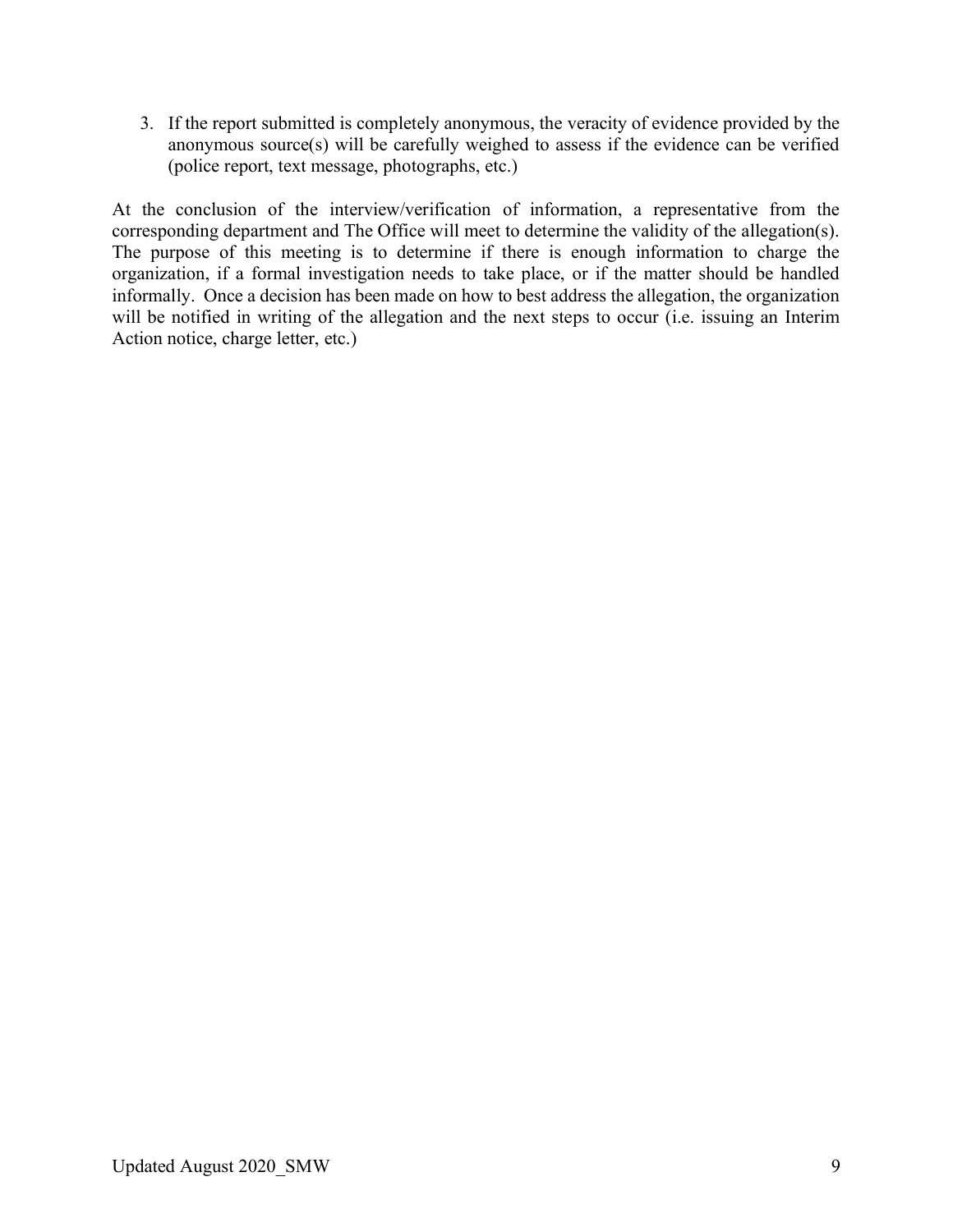# **INVESTIGATION PROCESS, PROCEDURES, AND REPORTS**

An organization may be accused of violating the Standards of Conduct for Student Organizations through two methods: information obtained through an Investigation of another disciplinary matter, an individual's Administrative Conference, and/or a report submitted/referred to The Office. The following outlines the procedures for investigating an organization's alleged violation(s) of the Standards of Conduct.

*Level 1 Investigation:* In some cases, The Office becomes aware of possible organizational violations while conducting an Investigation and/or an Administrative Conference for an individual student's disciplinary case. These matters typically involve, but are not limited to alcohol, financial misconduct, physical misconduct, and other health and safety matters. When this occurs, The Office assigns a Conduct Officer to determine organizational involvement in the matter. These investigations may be conducted by any Conduct Officer.

#### The Conduct Officer will gather as many details as possible pertaining to the incident. *Please note; if the information is gathered from an individual, that individual student has the right to serve as a Confidential Witness in these matters.*

For Level 1 Investigations, the following procedure shall be followed:

- Once the Conduct Officer concludes the Investigation, they will determine whether the preponderance of the evidence supports charging the organization with a violation.
- If the preponderance of the evidence supports charging the organization, a charge letter; which provides a synopsis of the incident, applicable charges, and recommended sanctions may be sent to the organization's president and advisor(s) of record. The report leading to the finding may be attached.
- The organization will be provided with a deadline to hold their Organization Administrative Conference (OAC) with the Conduct Officer and submit information disputing the report and charges.
	- o In cases where the organization is deciding to accept responsibility for the charges presented, the sanctions will be enacted.
	- o In cases where the organization is deciding to accept responsibility for the charges presented but is contesting the sanctions, they are encouraged to attend the meeting with the Conduct Officer with their own proposed sanctions to be taken into consideration.
		- The Conduct Officer will review all information and provide the organization's leadership with an outcome letter.
		- The organization will be provided a deadline to appeal the outcome of the matter, if applicable.
	- o In cases where the organization is unresponsive or deciding not to accept responsibility for the charges presented, a hearing will occur.

*Level 2 Investigation:* Level 2 investigations are initiated when a report alleging serious matters of misconduct such as hazing occur. *These Investigations may be led by more than one Conduct Officer.*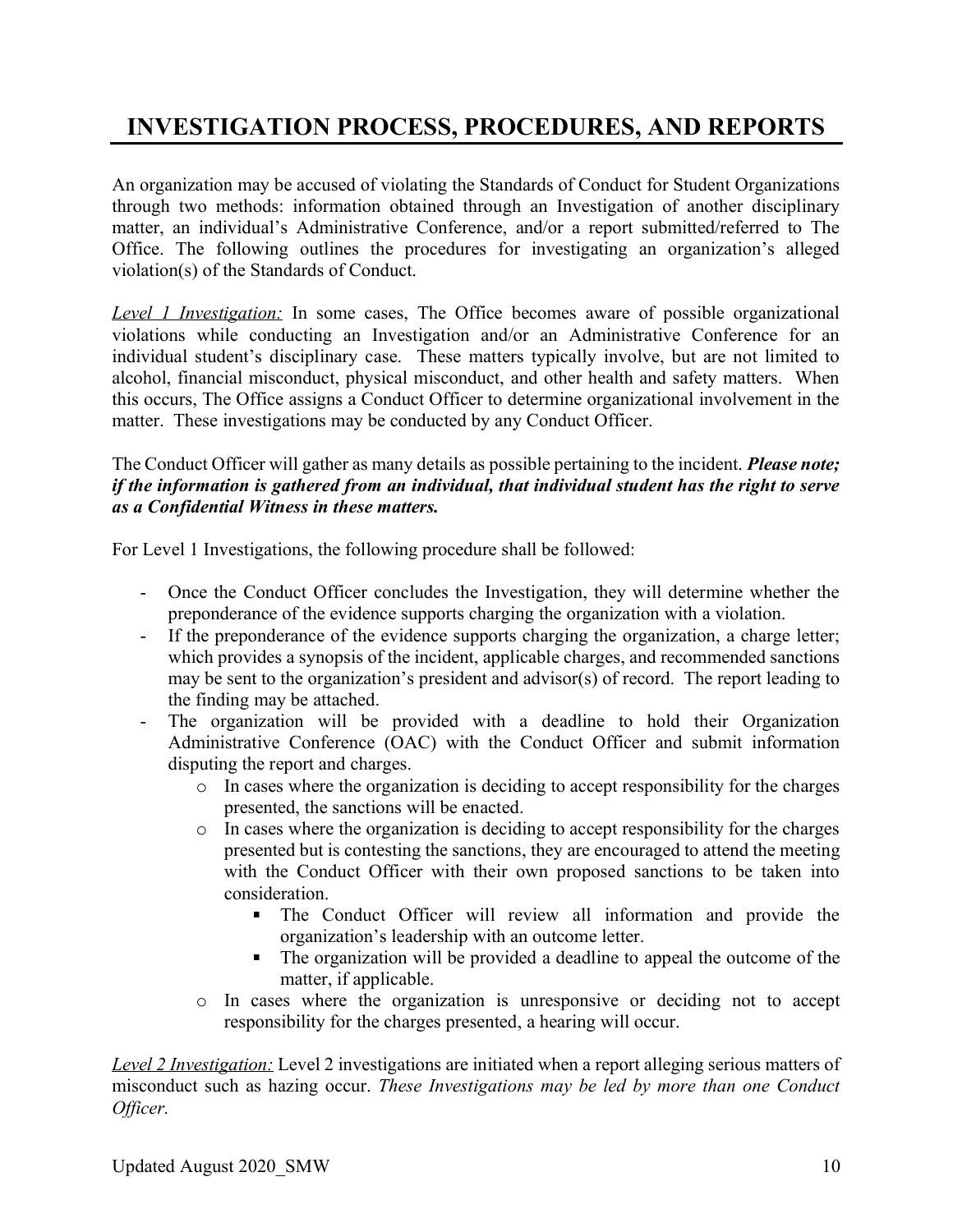- The organization representative (typically the President) will receive written communication with directives informing the organization of any limitations The Office has placed on the organization during the investigation process. This letter is known as an Interim Action (IA). The limitations will be based on the nature of the complaint. Further details regarding Interim Action can be found on page 12.
- When possible, interviews will occur on the same day as the notification.
- Investigators will determine who is necessary to interview and they will be called individually to a private location to meet. Those individuals will be notified of the time and location of the meeting via their University email. **ONLY Class schedules will be taken into consideration when scheduling meetings.** *Any individual who refuses to cooperate with the investigation process may be charged with "Failure to Comply".*
	- o If the university is functioning virtually, meetings will be held online. The office expects that students will attend the virtual meeting alone and will not record the conversation.
- Once the individual's meeting with the Investigator(s) has concluded they will be dismissed. The individual must leave the designated meeting area.
	- o If the university is functioning virtually, at the conclusion of the meeting the conduct officer will remove the appropriate parties.

For Level 2 Investigations, the following procedures shall be followed:

- Upon the conclusion of the investigation, the organization leadership will be scheduled for an Organization Administrative Conference.
	- o The investigation report will be provided to the organization prior to the OAC so that they have adequate time to prepare.
	- o Organizations may be given the opportunity to make recommendations regarding disciplinary sanctions; so, they should come prepared with those suggestions.
- Organizations are to bring any information and witnesses they wish to dispute the charges to the OAC.
	- $\circ$  If witnesses cannot physically appear, they may submit a written statement. This statement must be notarized or certified by a member of The Office prior to submission.
- The Conduct Officer will take all information provided at the OAC into consideration and provide the organization's leadership with an outcome letter.
	- o If the outcome of the matter warrants consideration of separation from the University, the organization will be afforded to move to an Organization Hearing (OH).
		- The organization may also determine that a separation is what they need at this time and accept the outcome, if applicable.
	- o If the outcome of the matter determines that the organization will be held responsible but the acts do not warrant removal from the University at this time, the outcome notice will provide a deadline to which the organization may appeal.
		- The organization may also decide to accept the outcome of the matter.

At the conclusion of the investigation, the investigating Conduct Officer(s) will prepare the investigation report. The Conduct Officer(s) will provide a copy of the report to the organization's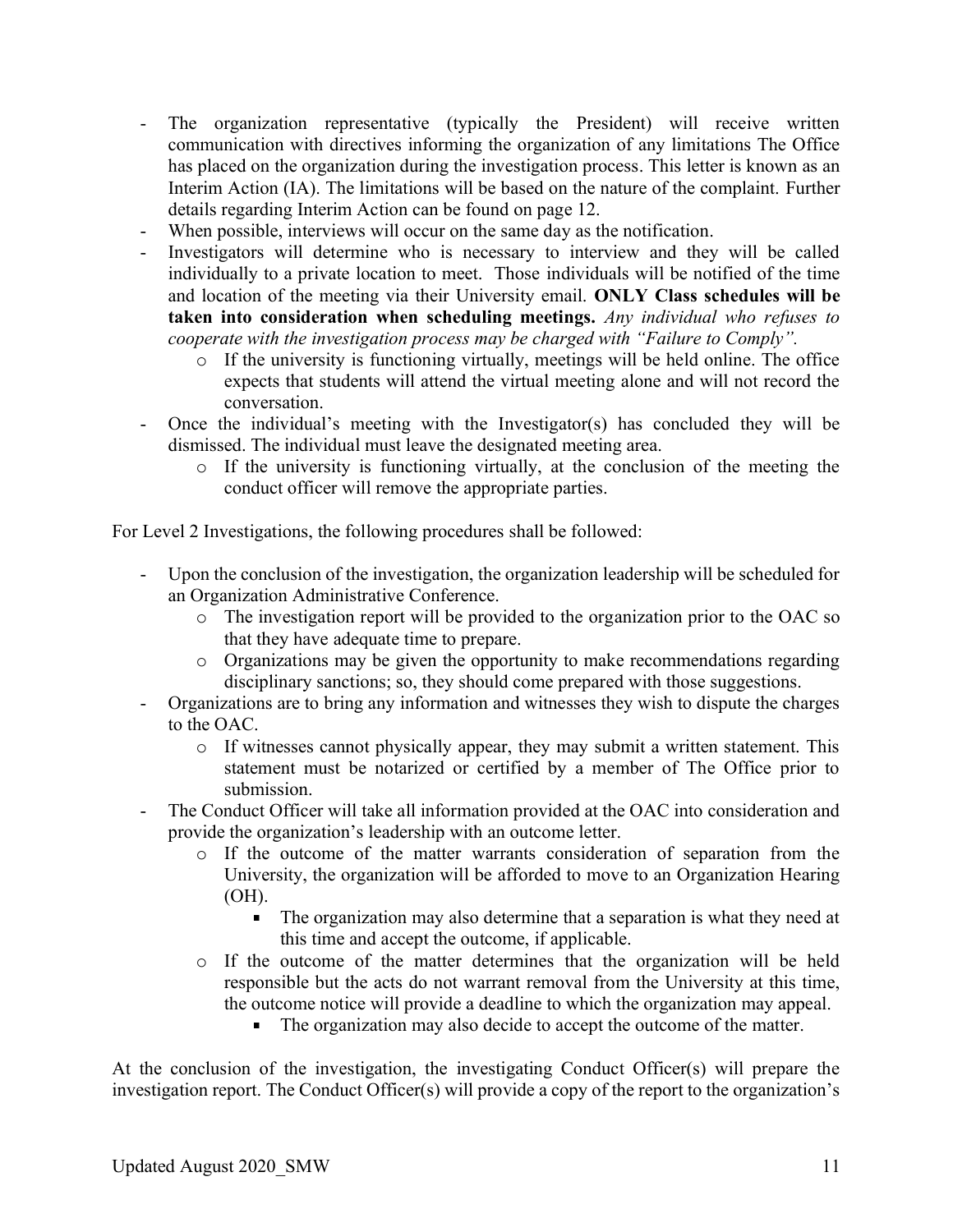corresponding department representative, organization's leadership, and advisor(s). **Please Note: the conclusion of interviews is not an indicator that the investigation process has concluded.** If the findings of the investigation do not meet the evidence standard (preponderance), the matter will be considered closed and the organization will be provided with written notification of the closure, which will also include the removal of any interim restrictions that were placed on the organization. *Please note, The Office reserves the right to re-open a case if new information presents itself.*

# **INTERIM ACTION**

### **INTERIM DISCIPLINARY ACTION FOR RECOGNIZED STUDENT ORGANIZATIONS:**

In certain circumstances, it may become necessary to impose interim action(s) against an organization while a conduct matter is being addressed. Here are the reasons the university would implement an Interim Action:

- 1. To ensure the preservation of the University or;
- 2. If the organization's continued presence poses a threat to the safety and well-being of members of the University community.

### **THE TYPES OF INTERIM ACTIONS ARE AS FOLLOWS:**

- 1. *Suspension of the New Member Program:* All meetings and activities of the New Member program must cease. Organization officers and all members are restricted from communicating with the New Members.
- 2. *Suspension of Organization Activity:* the organization is prohibited from participating in any University activity and promoting University programs without express permission from the Senior Student Affairs Officer or their designee.

*\*\* Please Note: Any violation of these directives will lead to further/harsher sanctioning. This is inclusive of violations from the organization's leadership outside of the University community (i.e. local and national offices). \*\**

### **INTERIM ACTION PROCEDURES AND APPEAL PROCESS:**

- 1. The Chief Conduct Officer sends a letter to the organization's president. The letter details the type of interim action imposed and the process for appeal.
- 2. An organization may petition to Senior Student Affairs Officer or their designee within two business days of receipt of the official interim action letter to appeal the imposition of the interim action. The Senior Student Affairs Officer or their designee will meet with an official representative of the organization and will examine information provided by The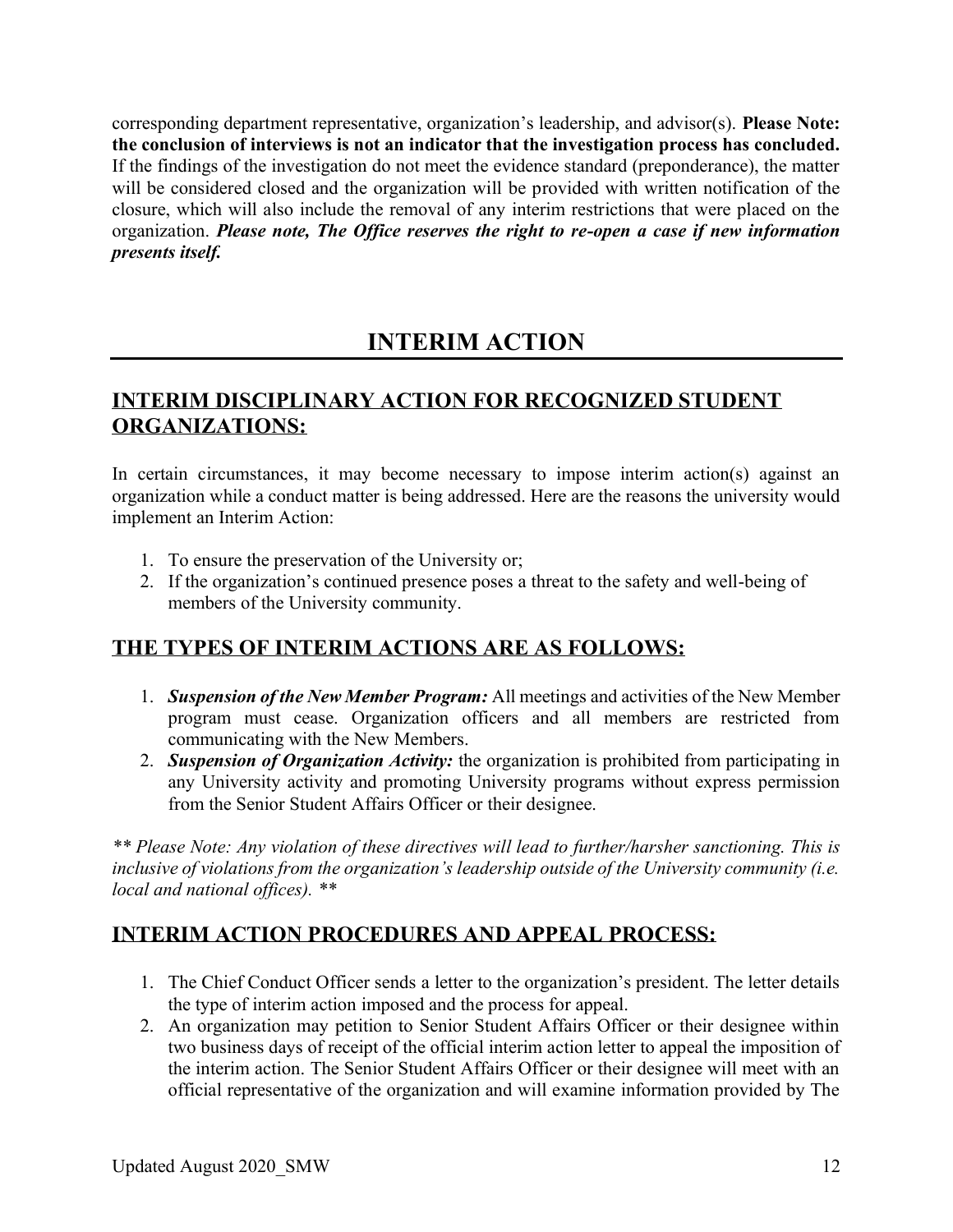Office in order to make a decision. If the university is functioning virtually, the meeting will take place online. The SSAO must determine if there is a potential threat or danger to community members by the activity or organization.

- a. If the Senior Student Affairs Officer or their designee determines that there is no potential threat or danger to community members by the activity or organization, the interim action is lifted. Conduct charges will still need to be addressed by the organization.
- b. If the Senior Student Affairs Officer or their designee determines that there is a real or potential risk to the health, safety, or property of Rutgers University community members, the interim action is upheld. The Office is then asked to proceed with the conduct process.

# **RESOLUTION OPTIONS**

Each campus has a variety of resolution options outside of the formal conduct process. The decision to permit a student organization to resolve a conduct matter utilizing other methods will be at the discretion of the Conduct Officer assigned to the case.

Other Resolution Options may include, but are not limited to:

- Restorative Justice
- Returning the matter to the organization's governing department to adjudicate as appropriate.

# **TYPES OF VIOLATIONS (INCLUSIVE BUT NOT LIMITED TO)**

Violation of the following provisions contradicts the values of the University community and is subject to corrective action under the Standards of Conduct:

- a. **Abuse/Endangerment/Hazing:** Hazing is strictly prohibited. All Recognized Student Organizations are to adhere to the University policy on hazing.
- b. **Non-compliance with Department Travel Policies**: Failing to adhere, knowingly or unknowingly, to Departmental Travel Policies, including but not limited to violating limits on distance and/or time of travel, as well as unapproved travel.
- c. **Non-compliance with the Law:** Failing to adhere to all federal, state, and local laws.
- d. **Non-compliance with Other University Policies:** Failing to adhere, knowingly or unknowingly, to University Policies, including those set forth by the organization's governing department (i.e. University Department, Student Government, and/or other published policies.)
- e. **Non-compliance with the Standards of Conduct:** Filing a false complaint, using this policy to harass, intimidate, or disrupt a student organization, or failing to cooperate or participate in the accountability process. *DISCLAIMER: Violations in this section will*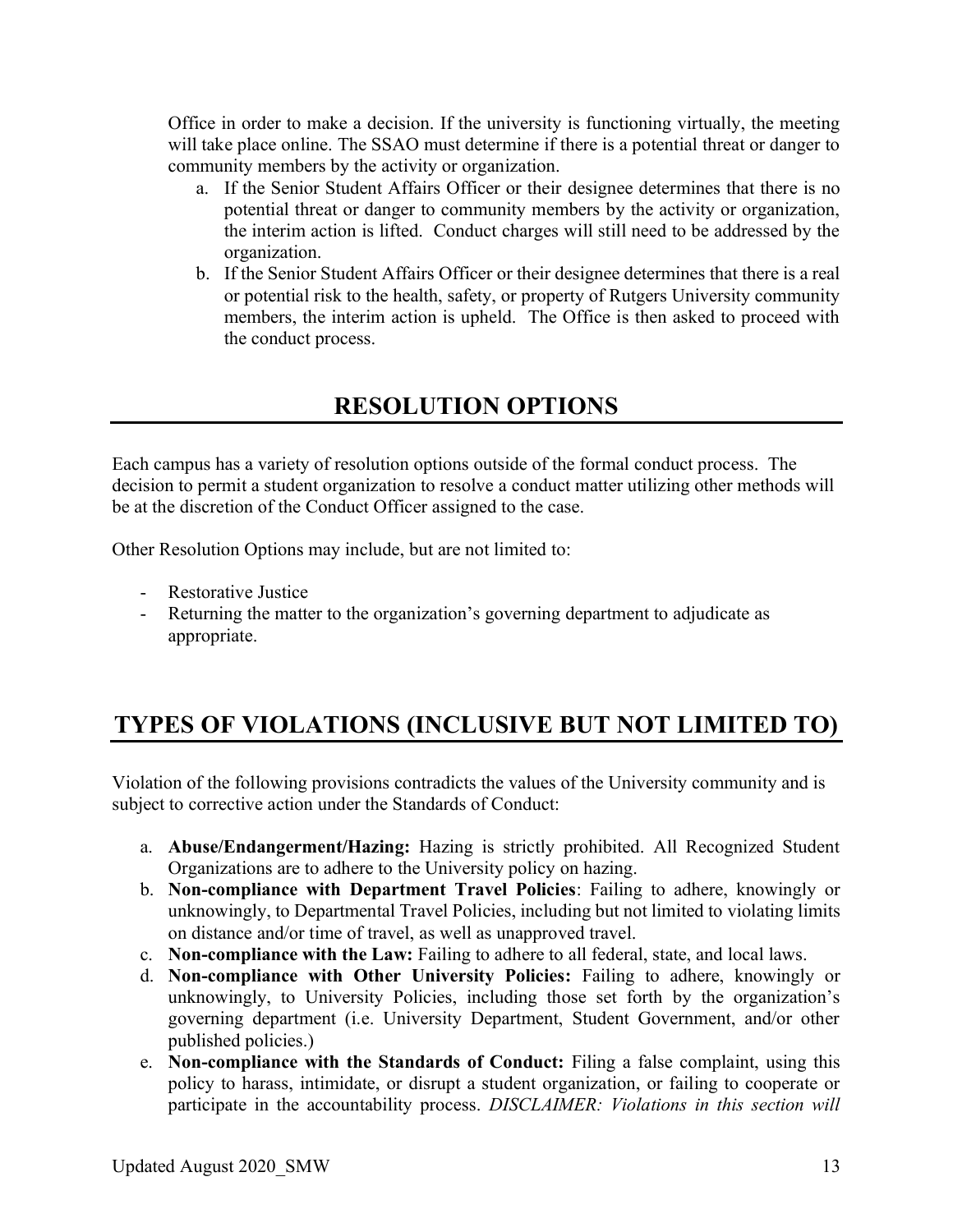result in harsh penalties for false use of university time and resources as well as harm to *peer organizations and community members.*

- f. **Disruptive or Disorderly Conduct:** Conduct that unreasonably interferes with university activities or with the legitimate activities of any member of the community at large, virtual environment(s) included.
- g. **Distribution/Possession of Alcohol and Other Drugs:** Organizations may not supply alcohol to individuals outside of the guidelines of the social policy. This is inclusive of guests. Any variation of drugs, inclusive of edibles, shall be considered a violation of the Standards of Conduct and University Policy.
- h. **Failure to Comply with University or Civil Authority:** Failure to comply with legitimate directives of authorized university officials, law enforcement or emergency personnel, identified as such, in the performance of their duties, including failure to identify oneself when so requested; or violation of the terms of a disciplinary sanction.
- i. **Financial Misconduct:** The use of or accounting of student organization funds in violation of university financial and accounting procedures. Violations include but are not limited to:
	- a. Breaching contractual obligations.
	- b. Using chapter funds and/or members gathering funds for an activity which violates the Standards of Conduct.
	- c. Using student organization funds for purposes not authorized by the student organization and/or not in accordance with these Standards of Conduct and University Policy.
	- d. Failing to provide accounting of all contributions and reporting said contribution to the proper University unit. (i.e. Membership Dues, Fundraising, etc.)
	- e. Failing to follow Rutgers University governing board's policies on allocations and student fee usage.
	- f. Monies must be maintained in an account at the Rutgers University Student Activities Business Office.
	- g. Misuse of Student Fees. This is inclusive of failing to follow Rutgers University governing board's policies on allocation and student fee usage.
- j. **Fraternization:** Engaging in events, virtual or in-person, with an organization(s) during their period of suspension/removal from campus, as well as any organization not recognized by the university.
- k. **Guest Responsibility:** Recognized Student Organizations are responsible for the actions of their guests (i.e. fans, performers, non-RU attendees, alum).
- l. **Health and Safety:** Fostering, promoting, or participating in activities that unreasonably threaten the safety or well-being of their members, other people, or animals. This includes the health and safety measures outlined by the university, CDC and/or government officials.
- m. **Inappropriate Use of Space:** Not using University controlled spaces in accordance with the standards of the particular space.
- n. **Inappropriate Use of Space:** Not utilizing Off Campus space, University controlled or not, in accordance with the standards of the particular space.
- o. **Theft or Damage to Property:** The unauthorized taking, destruction, misappropriation or possession of any real, personal, or intellectual property owned or maintained by the University or any person both on and off campus.
- p. **Violation of the Student Organization's Constitution and/or governing documents:** the disregard for, knowingly or unknowingly, the written documentation which governs the organization. These documents can be local, regional, or national.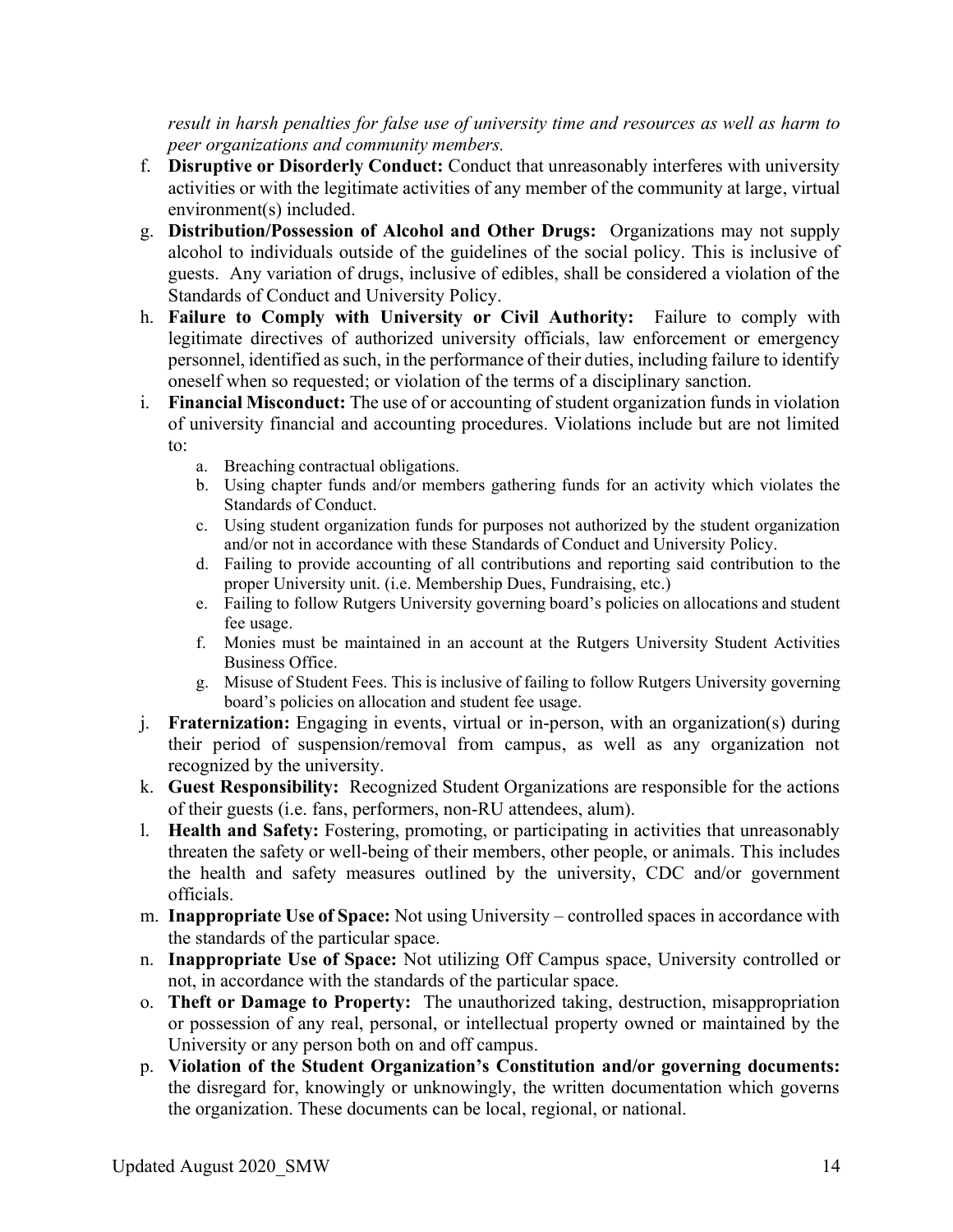*\*These violations also apply to Athletics at Rutgers (NWK) & Rutgers (CAM)\**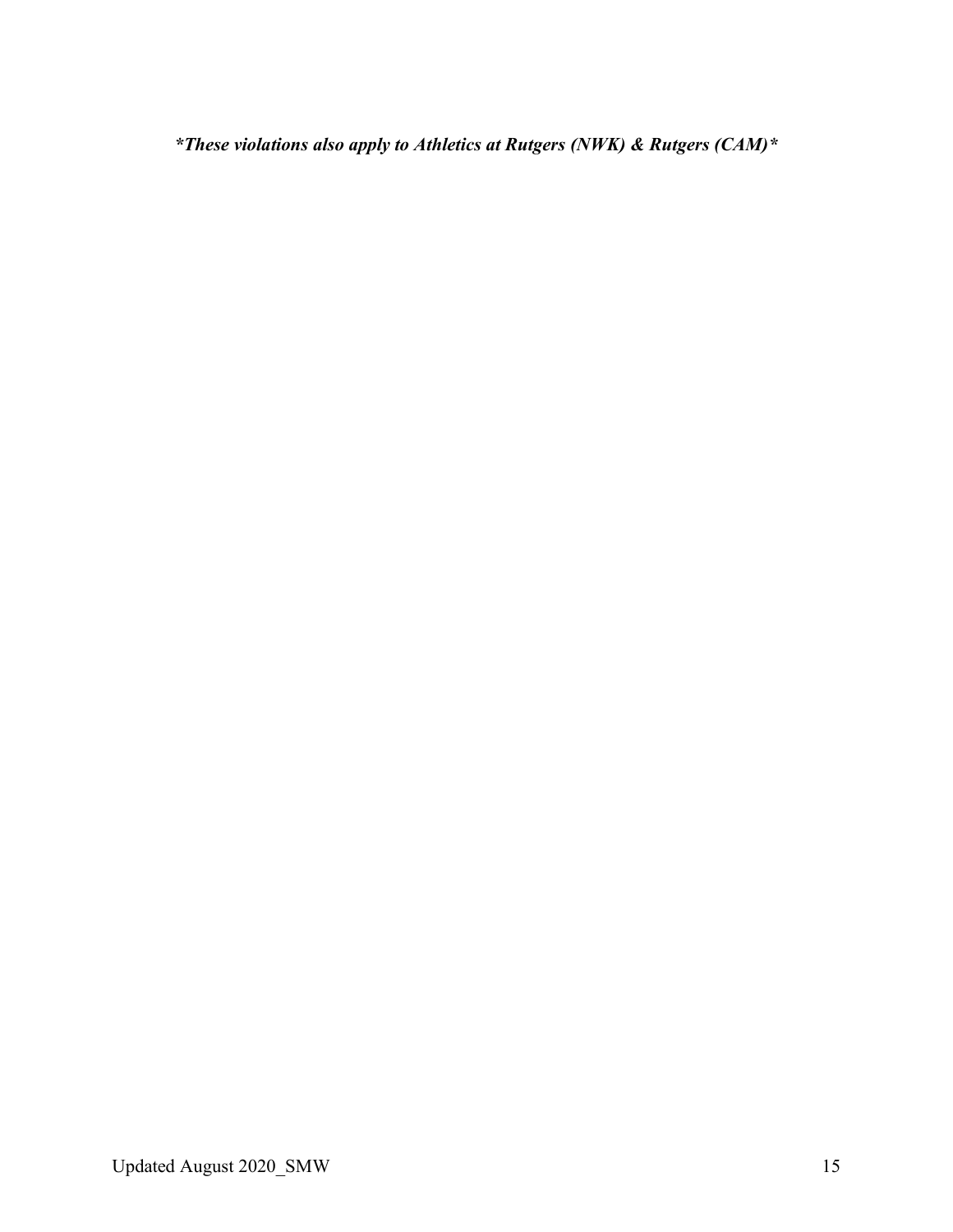# **SANCTIONS, EDUCATION, AND RESTORATIVE MEASURES**

When an organization violates University policies, sanctions are put in place to inform the organization that the behavior(s) exhibited are unacceptable and are not aligned with the values of the University. Where possible (and necessary), sanctions put in place can be a combination of punitive, educational, and/or restorative.

**Mediation:** Used only for limited circumstances in very minor level cases. This conversation will be documented and places the organization on notice, that any future violations related to the conversation shall result in further disciplinary action.

**Conduct Reprimand:** A formal notice that the Standards of Conduct have been violated and a warning that future violations will be dealt with more severely.

**Plan of Action:** A plan, which outlines various actions the organization must take in order to enhance itself and be a benefit to the University community.

**Fines:** Payment of a monetary fine.

**Restitution:** Required compensation for loss, damage, or injury to the appropriate party in the form of service, money, or material replacement.

**Class/Workshop Attendance:** Attendance and completion of a class or workshop that will assist the student organization to avoid future non-compliance with the Standards of Conduct. Workshop attendance may be virtual depending upon the university's operating status.

**Service:** Performance of a task, or tasks, designed to benefit the community and that also assists the student organization to avoid future non-compliance with the Standards of Conduct.

**Inability to access University Funds:** Rendering an organization's University account inactive so as to prevent access to funds or services being granted or disbursed. This includes both generated revenue and student fees allocated to the organization. This sanction is typically imposed when there are concerns regarding the appropriate use of funds by the organization.

**Restricted Activities:** Restricting the student organization's ability to access University controlled benefits and resources. Example: temporary loss of access to University funds, University space, etc.

**Probation:** Probation is a notice to a recognized student organization that their actions are of such a serious nature that they may jeopardize their status as a recognized organization. The University shall refrain from suspending the student organization at this time, as long as the student organization meets all requirements of their probation. Any additional incidents in which the student organization is found in violation of the Standards of Conduct may result in suspension with the possibility of additional sanctions.

There are two types of Probation: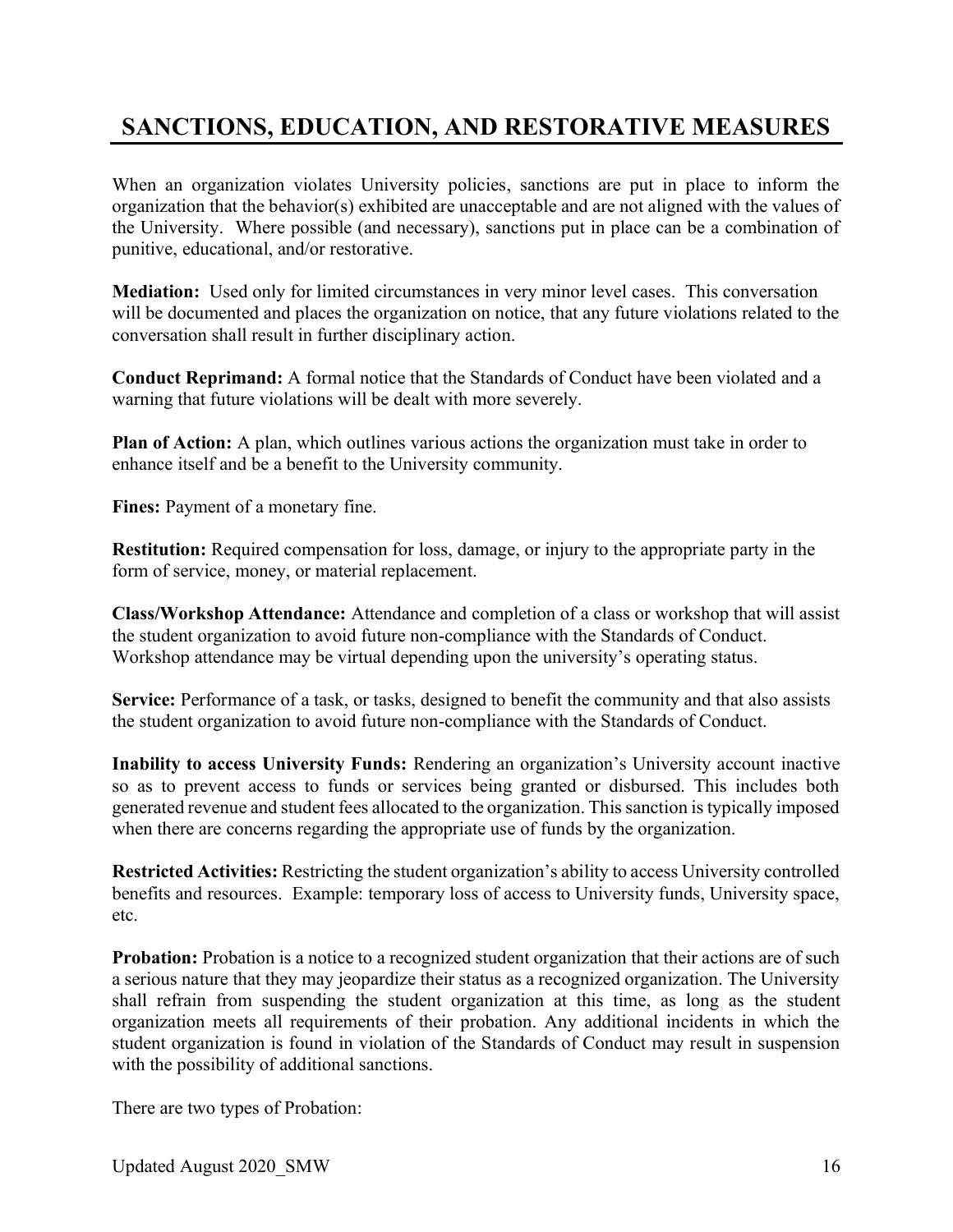- 1. **Conduct Probation without Conditions:** A period of time, typically no less than one semester, which is intended to foster reflection, responsibility, and improved decision making. During this period, the organization is not prohibited from functioning fully but they are put on notice that any further violations of the Standards of Conduct will result in harsher sanctions. This formal written notice indicates that the organization is not in good standing with the University and its actions will be monitored during the specified period.
- 2. **Conduct Probation with Conditions:** A Probation with Conditions stipulates the period of probation that includes specific restrictions or requirements to be met during the probationary period. The organization will receive a formal written notice stating they are not in good standing with the University and have lost certain privileges for a period of no less than one semester. During this period, any further violations of the Standards of Conduct will result in Suspension. When the term is complete and all conditions have been met, the student organization will regain good standing with the University.

**Suspension**: There are two types of suspension; organizations may be subject to one or both.

- 1. **Conditional Suspension:** A conditional suspension stipulates the period of suspension when the organization loses specific privileges associated with being a recognized organization and may be restricted in their operations. Conditional Suspension requires that the student organization complete assigned sanctions and meet certain requirements before they can fully return to good standing with the University. The purpose of the Conditional Suspension is to give the student organization the opportunity to partner with the University to correct behavior that led to the suspension, and to realign the organization's objectives with the university. The conditional suspension shall continue until the term is complete and all conditions have been met.
	- a. **Organization Suspension Packet:** During the Conditional Suspension period the organization will work closely with their governing department to complete a reflection and development assessment to ready them for reintegration into the campus community.
- 2. **Term Suspension:** A term suspension stipulates the period of suspension when the organization loses all privileges associated with being a recognized organization and may not operate in any fashion. The organization does not need to re-apply for recognition. When the term is complete and all conditions have been met, the student organization's recognition will be reinstated, and they may return to the University community.

**Removal**: There are two types of removals; organizations may be subject to one or both.

- 1. **Removal:** Temporary separation of a student organization from the University for a designated period of time. These organizations will be permitted to re-apply for university recognition at a time designated by the Chief Conduct Officer.
- 2. **Permanent Removal:** Permanent separation of a student organization from the University. Organizations that are permanently removed are not eligible to apply for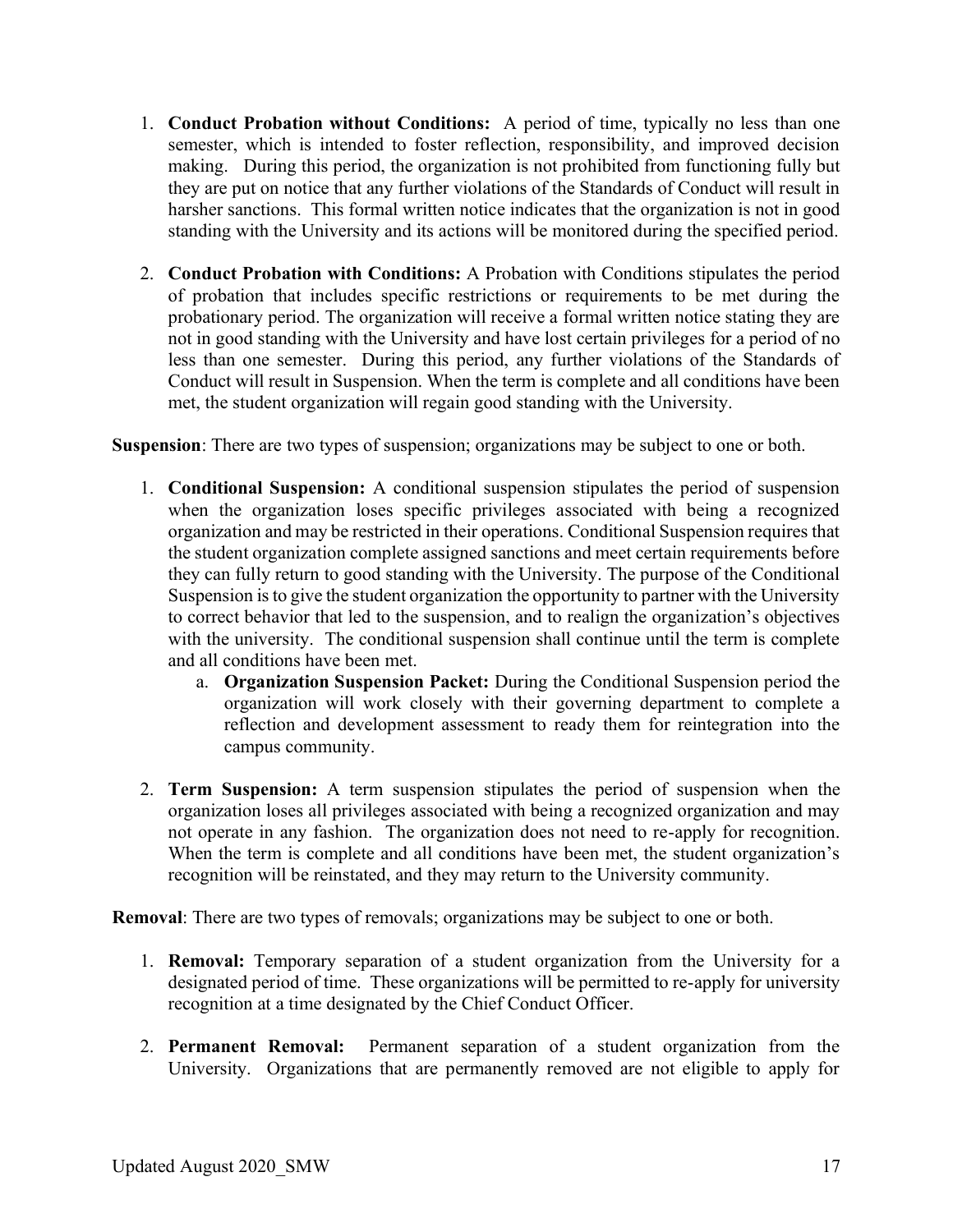recognition. Any change to this must be approved by the Senior Student Affairs Officer or their designee.

# **RECORDING KEEPING AND APPEAL PROCESS**

#### **RECORD KEEPING:**

The Office will maintain records regarding all actions taken under the Standards of Conduct for Recognized Student Organizations for a period of seven years, after which they will be destroyed to protect the identities of all parties involved.

The records will include, but not limited to:

- Copy of the Complaint
- Copy of Response
- Copy of Resolution agreement (if applicable)
- Copy of Resolution agreement response (if applicable)
- Copy of Student Conduct Board recommendation (if applicable)
- Copy of Official University Decision (if applicable)
- Administrative Hearing results (if applicable)
- Copy of all Appeals material (if applicable)
- Copy of Investigation Report (if applicable)
- Copy of all other relevant procedural documents

#### **APPEAL PROCESS:**

An accused organization has the right to appeal all disciplinary findings and/or sanctions. Organizations who choose to appeal the outcome of their case must submit their letter of appeal to the Senior Student Affairs Officer. The Senior Student Affairs Officer or their designee will review and respond to the appeal. The organization will have 10 working days to submit their appeal from the date on the notice.

#### **APPEALING AN OUTCOME:**

- **Unsupported Conclusion:** The decision made by the Conduct Officer or University Hearing Board is not supported by the facts of the case.
	- o Please explain why there was not enough evidence sufficient to establish that a violation of the Standards of Conduct for Student Organizations occurred under the *more likely than not* standard*.*
- **Procedural Error:** The Organizational disciplinary process was conducted unfairly and not in conformity with prescribed procedures. The error committed must have substantially impacted the fairness of the disciplinary process.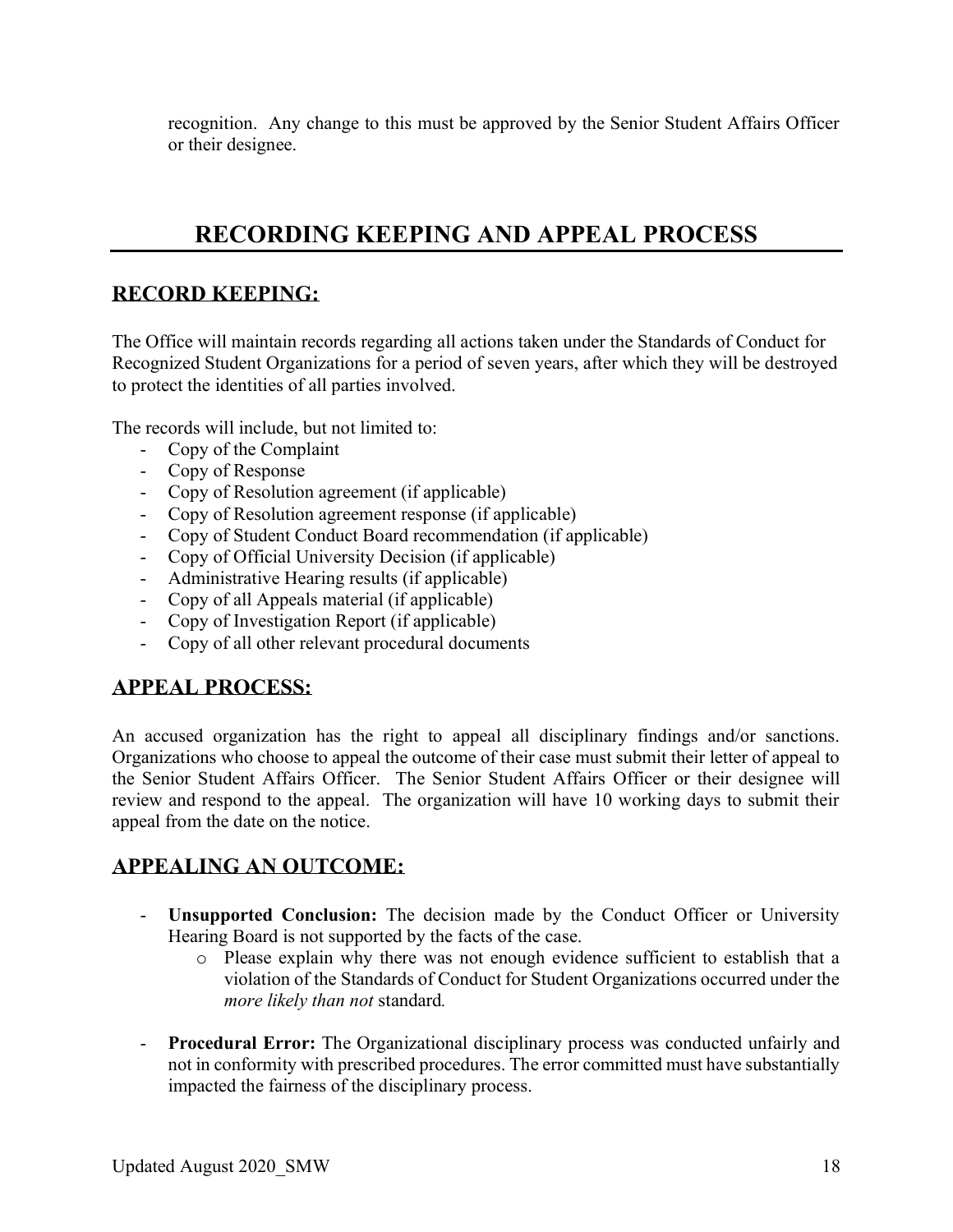- o A procedural error occurred that significantly impacted the outcome of the disciplinary process. A mere allegation of unfairness will not be sufficient to meet this ground for appeal. Please explain how the procedural error significantly impacted the outcome of the disciplinary process.
- New Information: There is new information available that was not available at the time of the original Investigation, Organizational Conference or Organizational Hearing and that it is sufficient to alter the original decision. Withholding or not disclosing information during the original proceeding will not be considered new information, particularly if a person did not participate in the original disciplinary process.
	- o Please explain the circumstances as to when the new information was discovered and how this new information may impact the decision of this case.
- **Disproportionate Sanction:** The sanction imposed was not appropriate for the offense committed.
	- o Please explain any inconsistency with university procedures or precedent. Simple dissatisfaction with a sanction is not grounds for overturning a sanction under this provision.

#### *The policy you have just reviewed is an addition to the Code of Student Conduct. This policy can be updated as deemed necessary by University Officials.*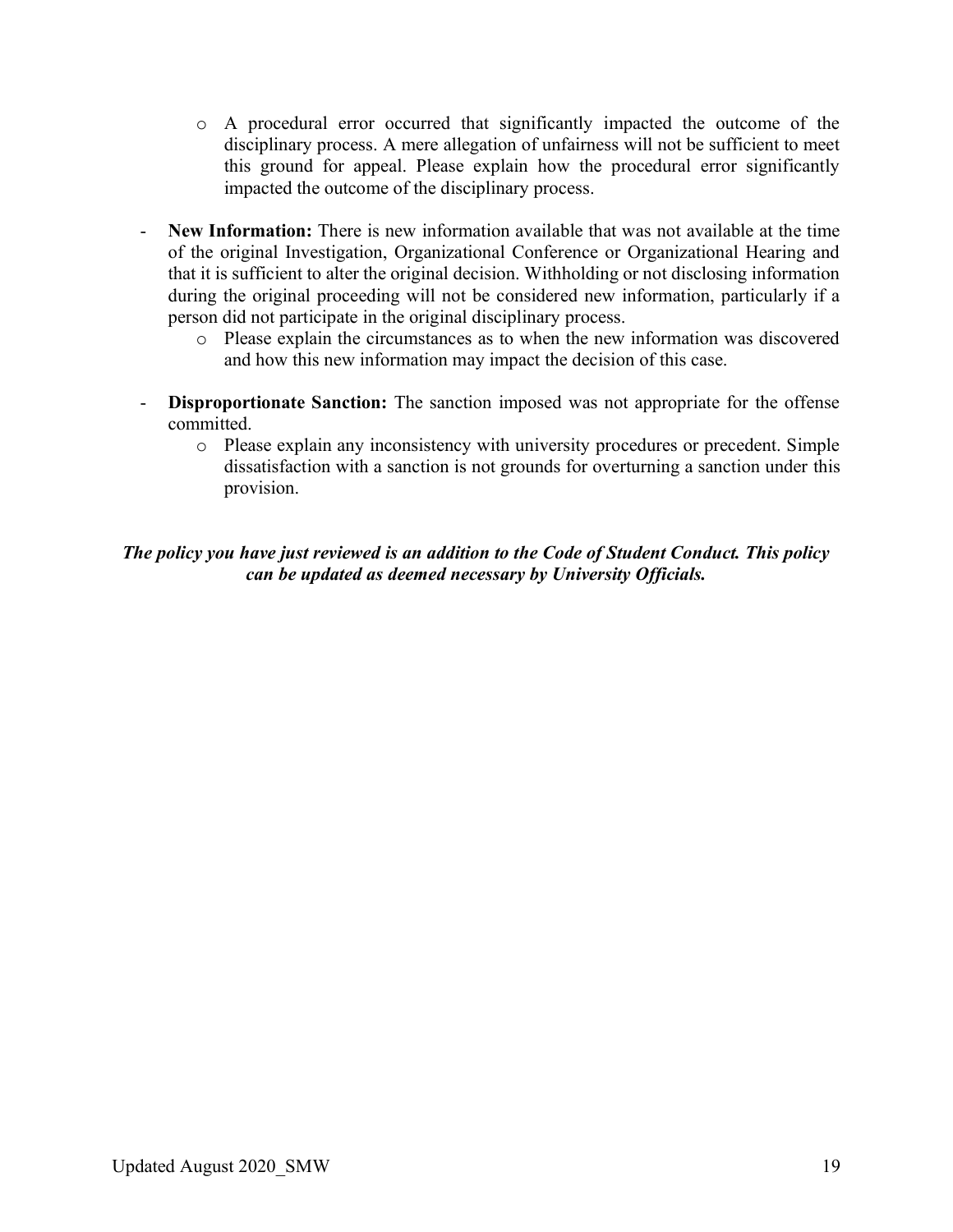# **LEVEL 1 INVESTIGATION CHART**